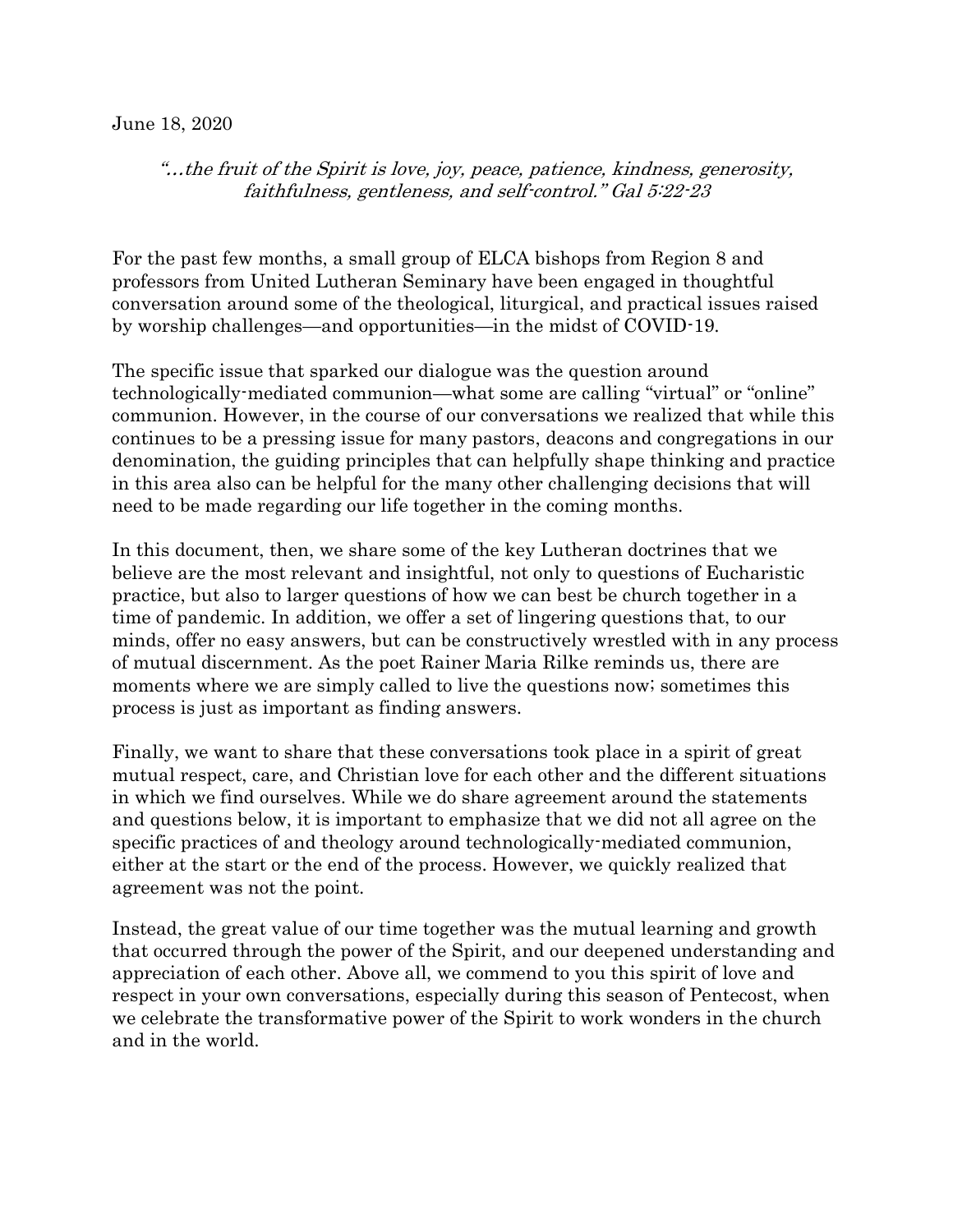## Key Doctrines and Shared Affirmations:

- 1. The foundation of our faith is God's love for God's whole creation seen in the incarnation, life, death, and resurrection of Jesus Christ our Lord.
- 2. The Lutheran Confessions call first and foremost for bold proclamation of Christ against the prevailing wisdom of the world, recognizing that faith liberates us from both the anxious quest for self-justification before God and self-defense vis-à-vis others so that we can worship God truly and show genuine love for others.
- 3. Theology and doctrine are always concerned about the *usus practicus* (the practical use)—theology is not done for the sake of argument alone.
- 4. The church is created by the Holy Spirit to bear witness to Jesus; it does not exist to perpetuate itself. Both the form of the church itself and the church's worship have continued to develop and change over time to make God's word accessible by responding to developments in technology, language, and culture.
- 5. Apart from the preaching of the word and the administration of the sacraments according to the gospel, the structures, rules, and practices including the worship practices—of the Lutheran church are to be regarded as adiaphora, meaning that we could do things differently if our particular situation demands it. Adiaphora are not unimportant, but things classified as adiaphora can be altered according to whatever most effectively brings people to faith in Christ. The decisive questions are (a) what best edifies the community, and (b) how do we care for the weak in faith?
- 6. Online community is real community that operates in a different form. Both types of community require intentionality.
- 7. Through the power of the Holy Spirit, humans across time and space, including technologically-mediated spaces, are held together as the one body of Christ. Holy Communion is an essential, necessary sign of this union, and a means to grow that union.
- 8. Context matters. Even as we respect practices that unify us, congregational and denominational practices always should be interpreted faithfully by a specific community in a given situation, with particular attention paid to diverse voices that are too often marginalized or ignored.
- 9. The external nature of the means of grace and worship highlight the embodied nature of Christian practice; the sacraments are visible, tangible manifestations of God's promise through word and the physical elements of God's creation.
- 10. Luther does not say that Christ is more present in the Lord's Supper; he says that Christ's presence in the Supper is clearer to us as gospel. Our hearing/seeing/tasting/laying hold of Christ's body in the Supper is to enable us to see/hear/taste/lay hold of the broken body of the resurrected Christ who by the life-giving Spirit is present with us and for us in a pentecostal plurality of places and ways today. We may be in uncertain territory about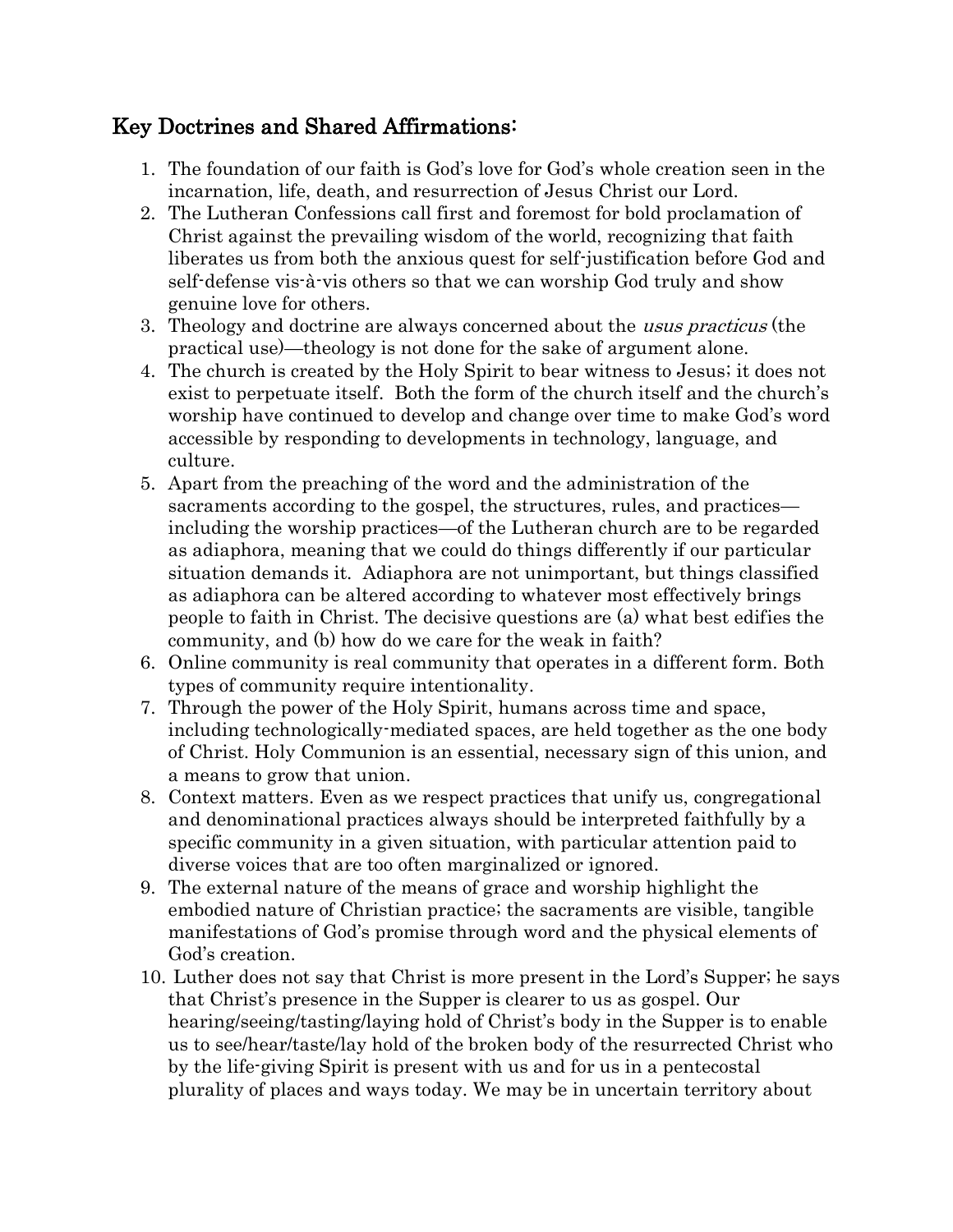celebrating communion online, but where we are not in uncertain territory is that if our eucharistic practice is not helping us recognize, for example, George Floyd as the broken body of Christ, then in a fundamental way our sacramental practice is not happening "in remembrance" of the Jesus who was tortured to death by authorities of the state.

## Important Questions:

- 1. How can technology support the church in being the body of Christ in the world?
- 2. How is technology (not just ZOOM, YouTube, computers, etc., but lights, microphones, screens, loudspeakers, air conditioners, etc.) helping your congregation to be the body of Christ? How is it hindering that work?
- 3. What might we change to make our existing worship practices more inclusive and broadly welcoming?
- 4. How are we privileging specific bodies (and ignoring others) in specific worship practices as well as conversations about both online and in-person community?
- 5. How are worship practices, both online and in-person, limiting or opening access to Word and Sacrament to certain people, and who are those people?
- 6. How can we envision and reimagine how we function as church in our context and facilitate access for all people? How do we implement and co-create that vision?
- 7. In new situations of uncertainty, is it time to wait for clarity or time to experiment (i.e. alter existing practices concerning adiaphora with the hope but not the guarantee of better proclaiming the essentials)? How does who we are as individuals and as a collective inform our decision making?
- 8. Both individually and communally, how does our culture, society, and the political situation inform how we understand who we are as church and inform and motivate how we live out our faith?
- 9. How do we faithfully respond to the ways our current situation is altering the way we gather, both now and going forward, keeping in mind the following: our reluctance to change, our bodily nature, emerging technologies with hybrid (online and physical) worship, and a redefinition of community?
- 10.Regarding technologically-mediated communion specifically, "The Use of Means of Grace" states that Holy Communion takes place in the assembly where the gathered people of God celebrate the sacrament (Principle 39). As the mission of the church expands into a technologically enhanced environment, how will we continue to be faithful to the incarnational nature of the Eucharist in a technologically-mediated environment? What will best further the mission of the proclamation of the gospel?
- 11.Who is most directly affected by the worship practices we have adopted or are considering adopting? [For reference: The language of provision 5.01.c. in the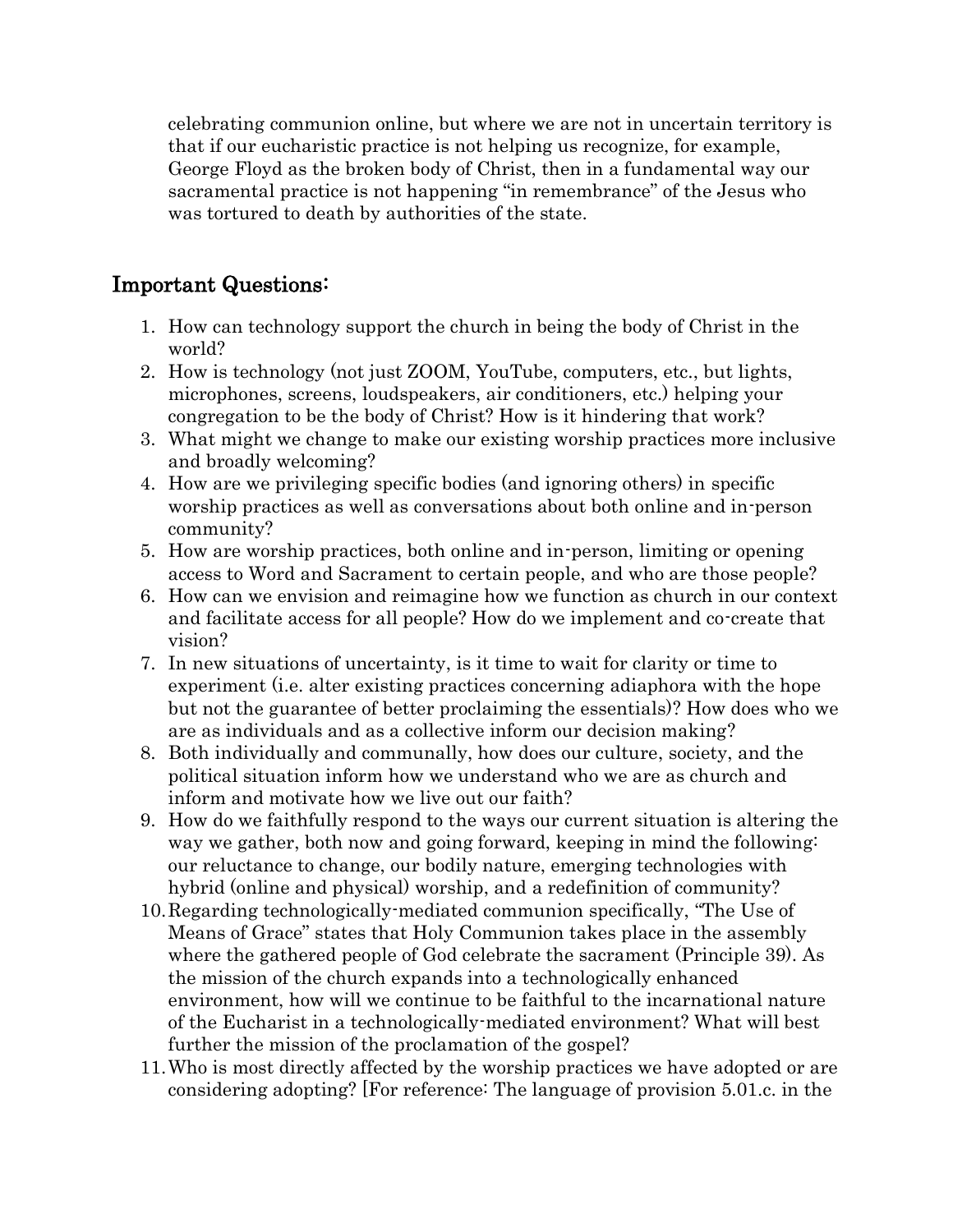ELCA constitution says, in part, "Whenever possible, the entity most directly affected by a decision shall be the principal party responsible for decision and implementation, with the other entities facilitating and assisting." The entities here are congregations, synods, and the churchwide organization. In the case of the proverbial color of the carpet in the nave, clearly the congregation should make that decision, and not the synod or the churchwide organization. But what about the administration of the sacraments? Who is most directly affected by this part of our life together? While the answer may seem to be obvious to many—"our congregation," when the question is answered that way, the error of the Corinthians comes again into view. Who, then, is actually affected by our decisions around the administration of the sacrament? The weak? The whole Body of Christ? And does our broader answer to this question also call for broader decision-making?]

- 12.How do we discern the presence of Christ in technologically-mediated Eucharist?
- 13.How do we define and/or redefine "gathering" and "assembly" in our digital age?

In Christ,

Rev. James S. Dunlop Bishop, Lower Susquehanna Synod

Dr. Vincent Evener Assistant Professor, Reformation and Luther Studies United Lutheran Seminary

The Rev. Dr. John Hoffmeyer Associate Professor, Systematic Theology, United Lutheran Seminary

Rev. Kurt Kusserow Bishop, Southwestern Pennsylvania Synod

The Rev. Dr. Kristin Johnston Largen, Professor of Systematic Theology, United Lutheran Seminary

Rev. Leila Ortiz Bishop, Metro DC Synod

Rev. Michael Rhyne Bishop, Allegheny Synod